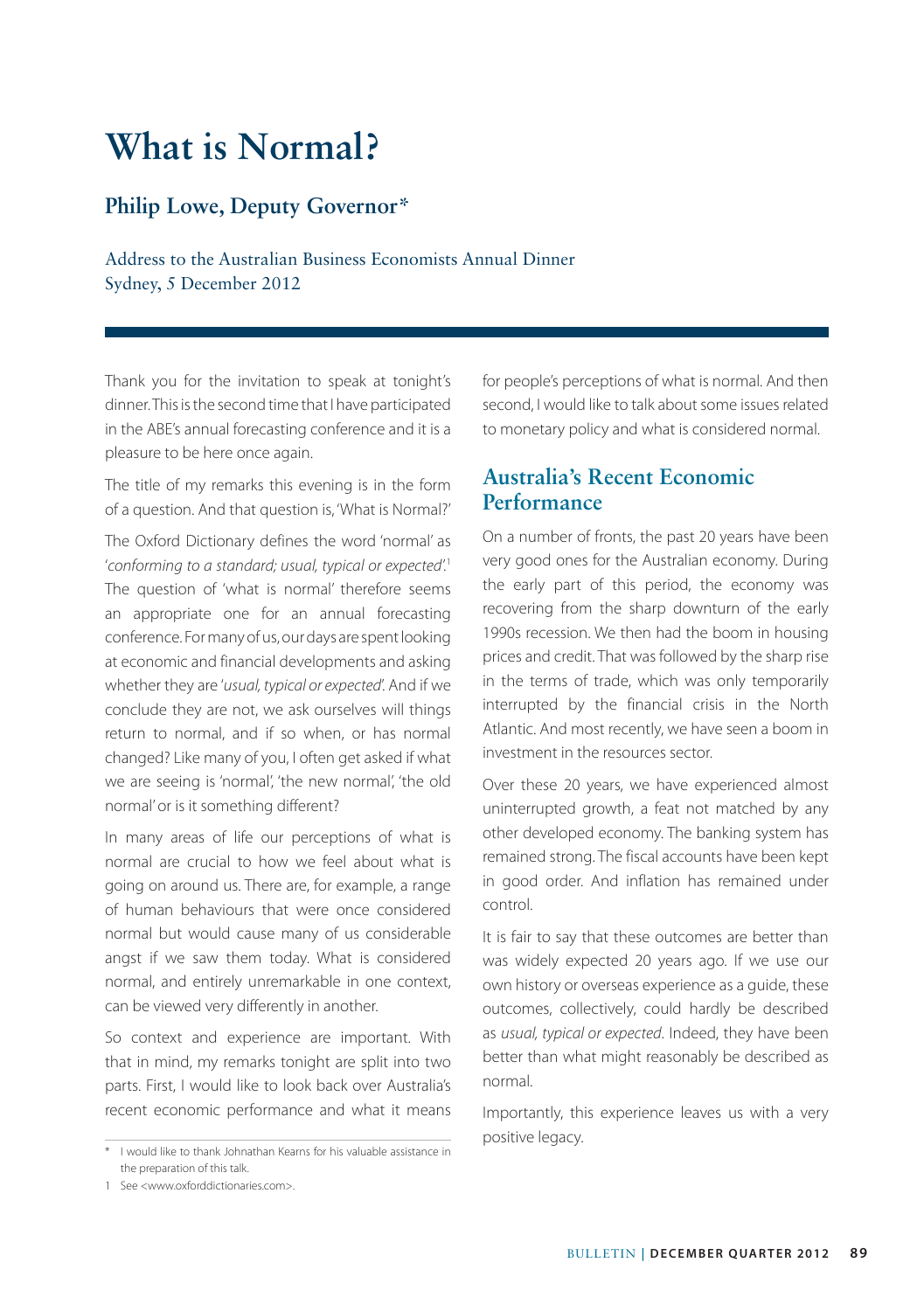More of us have jobs than ever before. Our incomes are noticeably higher. We are wealthier. And our economy has moved up the global league tables.

But this experience has also affected how Australians view our current economic situation. After such a good run, there is a sense of dissatisfaction in parts of the community that we are not repeating all aspects of this earlier experience. Twenty years of good economic performance and rising asset prices raised our expectations of what is normal and many in the community are a little disappointed that these higher expectations are not being met fully. I suspect that this is one factor that explains why the public mood has been a bit flat over recent times, despite many observers outside our country viewing the Australian economy with some envy.

This change in what is considered normal is adding to the adjustments that are going on in the economy. To illustrate this change and the unusual nature of the events that preceded it, I would like to show you six graphs.

The first graph is of growth in consumption per capita (Graph 1). If the volatility in the data is smoothed out, you can see that the period from the mid 1990s to the mid 2000s was an unusual one. Consumption growth per person was consistently strong; it was faster than over the preceding years and faster than over recent years. This is true for both retail trade and for the consumption of services.

The second graph is really a corollary of the first and is of the household saving rate (Graph 2). From the mid 1980s up until the mid 2000s, the saving rate was on a downward trend. Put differently, growth in consumption was consistently faster than growth in income. For part of this period we spent every extra dollar we earned, and then a bit more. This could hardly be said to be normal, or sustainable. More recently, the saving rate has increased and it is back to the level it was in the mid 1980s.

The third graph shows household debt and household wealth relative to household disposable income (Graph 3). Here, the story is similar. From





around the mid 1990s to the mid 2000s, the value of both our assets and our liabilities grew much more quickly than our incomes. But because the value of our assets increased at a faster rate than the value of our liabilities, there was a large increase in measures of household net wealth relative to income. Again, such a large adjustment is unusual. In recent times, the steady rise in the various ratios has stopped and they are now roughly back to where they were a decade ago.

The fourth graph is of the share of the dwelling stock that is sold each year (Graph 4). During the latter part of the 1990s and the first part of the 2000s, turnover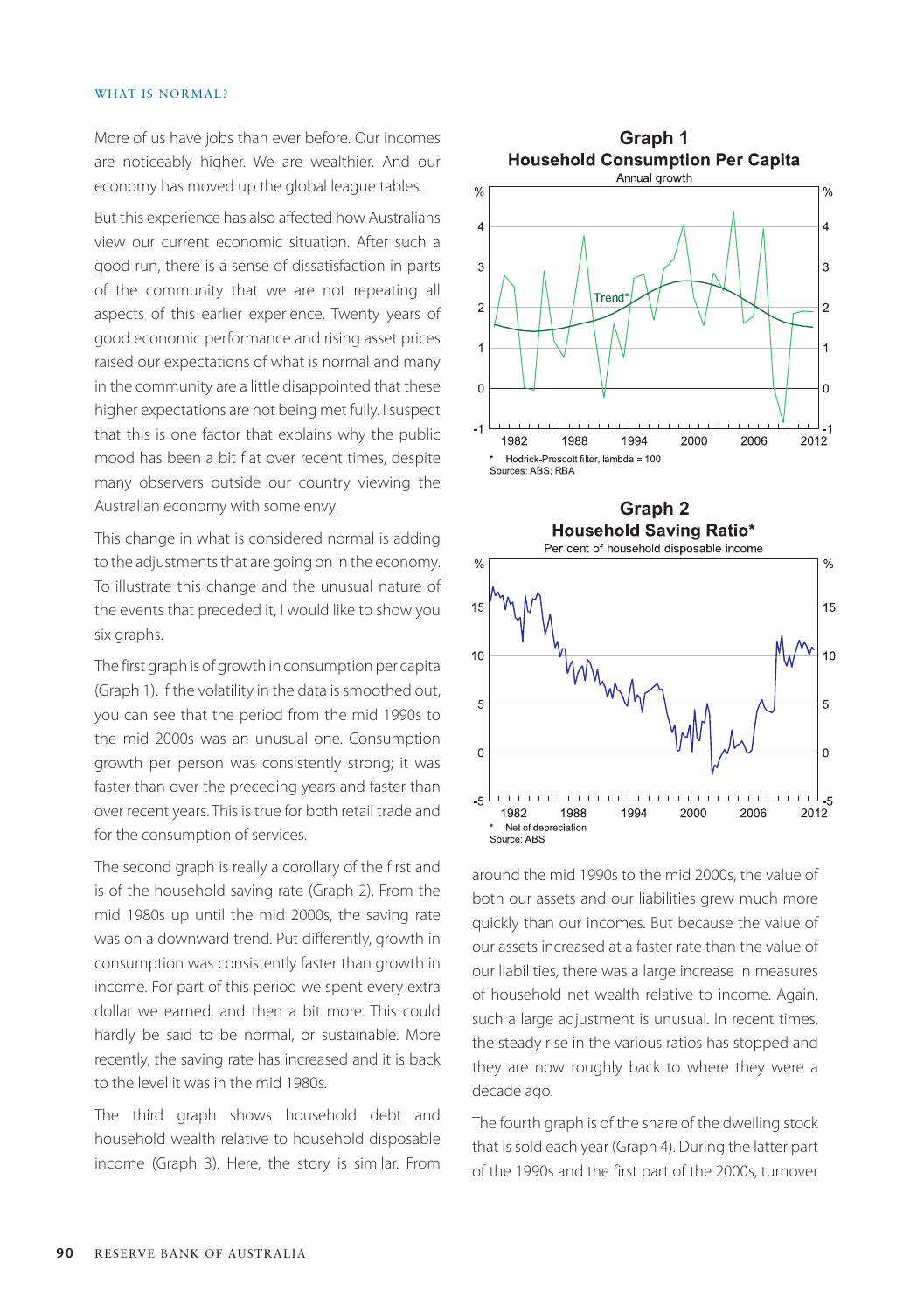

disposable income is after tax and before the deduction of interest payments<br>Sources: ABS; CBA/HIA; RBA; RP Data-Rismark



in the property market was much higher than average. More than ever before, we moved houses or bought and traded second properties, either as an investment or as a holiday property. The high rate of turnover boosted many parts of the economy, including the real estate sector and parts of the retail sector. It also boosted state government finances due to higher stamp duty revenue. Over the past few years, turnover has declined and has been around half the rate that it was in the early 2000s.

The fifth graph is of the share of the working-age population that has a job (Graph 5). Again over



the period from the mid 1990s to the mid 2000s, employment consistently grew much more quickly than the working-age population. While this partly reflects a rise in labour market participation by females, this type of experience, sustained over a long period, is unusual. And, as in some of the other graphs, we see a levelling out in this ratio over recent years.

Finally, the sixth graph shows the increase in our living standards – measured by the rise in real income per hour worked – together with the increase in productivity (Graph 6). Something rather unusual has happened here too, although the timing is a little different from that in the previous graphs. Over the past decade there was a decoupling of the link between advances in our living standards and growth in productivity, with living standards increasing more quickly than productivity. We found ourselves in this favourable situation because of the very material rise in Australia's terms of trade that occurred over this period.

The developments in these six graphs have their roots in a number of influences. The first is financial liberalisation and the return to low interest rates in the 1990s after the high inflation of the 1970s and 1980s. And the second is the large increase in Australia's terms of trade, due to strong growth in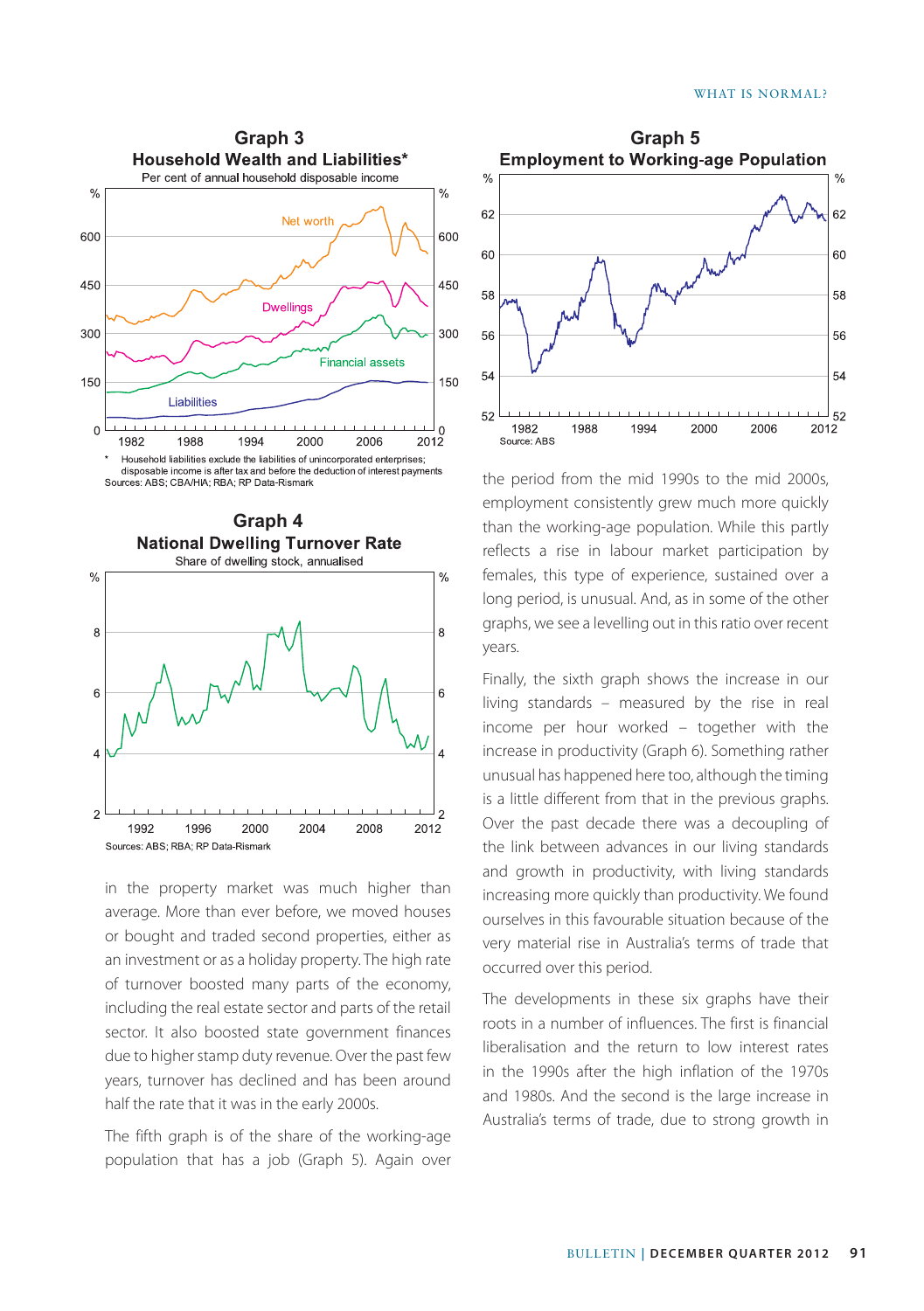

Asia, and China in particular.<sup>2</sup> The strong productivity growth in the 1990s and the recovery from the early 1990s recession also played some role.

Importantly, financial liberalisation and lower nominal interest rates gave households increased access to debt, with many households taking advantage of this. This pushed up the price of housing, and some households used their increased equity to fund higher consumption. Financial liberalisation and rising house prices were also associated with the greater turnover in the property market. Financial institutions were among those that benefited from this, with rapid balance sheet growth and unusually low levels of problem loans. Collectively, these developments also helped generate strong employment growth. This boosted fiscal revenues, as did the large increase in the terms of trade, and this boost to revenues made possible frequent cuts in personal income tax rates.

The process of adjustment to financial liberalisation and lower interest rates took a long time to play out – at least a decade and probably longer. This long period of adjustment made it more difficult to determine what was normal. If something happens year after year, there is a tendency to think it can continue to happen and some people start to make their plans accordingly. However, when the adjustment is finally complete there can be a period of disappointment when previous trends do not continue. At least with hindsight, the response to financial liberalisation and lower interest rates looks to have run its course around the mid 2000s. At the time we largely avoided a sense of disappointment because of the second influence I mentioned earlier – that is, the large run-up in the terms of trade that was then starting to take place.

One concrete example of how the past influences the interpretation of current developments is our interpretation of the behaviour of consumers. In particular, it has become commonplace to talk about the 'cautious' consumer, and I myself have done this frequently, including when I last spoke at this dinner. But increasingly, I wonder whether or not this is the best description.

Certainly, using these earlier years as our benchmark, consumers do look to be cautious; consumption growth is slower than it was previously; the saving rate is higher; and credit growth is lower. But are these earlier years the most suitable benchmark? I suspect they are not. Over the past couple of years, consumption has been growing broadly in line with income. That does not look to be particularly cautious, although it is different. Growth in household borrowing has also been broadly in line with household income. Again, this does not look to be particularly cautious, but it is different. It may be more appropriate to describe this type of behaviour as 'prudent', rather than 'cautious'. Indeed, it might be described as 'normal'.

The general point here is that there is a recalibration going on regarding what is considered normal. Having consumption, credit and asset prices grow broadly in line with incomes should probably be viewed as *usual, typical or expected*. So too should the rate of increase in our living standards being determined by productivity growth.

<sup>2</sup> The effect of the large increase in the terms of trade is discussed in more detail in Stevens G (2012), 'Producing Prosperity', RBA *Bulletin*, December, pp 81–88.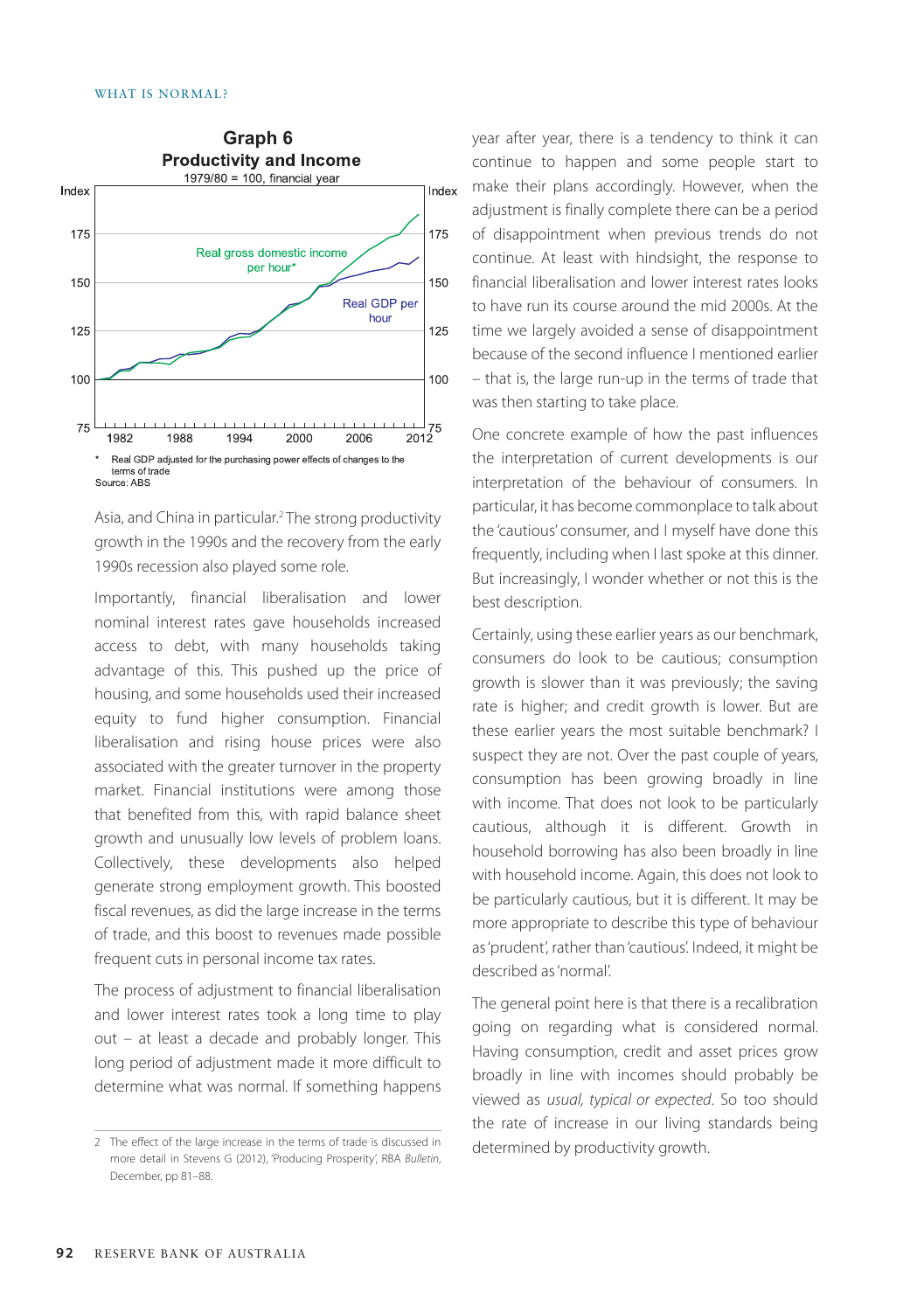I want to make it clear that I am not saying that we have to accept inferior economic outcomes from those that we have had on average over the past 20 years. Indeed, Australia is very well placed to continue to benefit from the growth of Asia and we have many advantages, including our skilled workforce. But, on the financial side, we are unlikely to repeat this previous experience, and nor should we aspire to. There was an adjustment to take place and that adjustment has occurred. Whether we can take advantage of the opportunities that lie ahead and continue to enjoy the rate of increase in our living standards that we have become used to depends upon productivity growth. The contribution the Reserve Bank can make here is to maintain low and stable inflation and to keep the economy on an even keel. Beyond that, it is in the hands of businesses, workers and governments to deliver the type of changes that will drive the next round of productivity improvements. As a number of people have noted recently, this needs to be high on our national agenda.

## **Monetary Policy**

I would now like to talk about the concept of normal as it applies to four issues related to monetary policy.

The first of these is inflation. The key point here is that low inflation has become normal in Australia (Graph 7). Most consumers and businesses now view it as *usual, typical or expected* that inflation will average 2 point something over time. Australians, and those doing business here, can make their investment and spending decisions without having to worry about the possibility of rapid and unexpected increases in the general level of prices. This is quite different from the 1970s and 1980s. It is perhaps the most important benefit of the medium-term inflation target that has been in place in Australia for the past two decades.

The second issue is one where the news is not so good, particularly for many in this audience. The unfortunate reality is that in the area of forecasting it is normal for forecasts of economic activity to be wide of the mark. This is evident in work recently undertaken by two of my colleagues at the RBA who looked at the history of our own forecasts.<sup>3</sup> They conclude that 'the RBA forecasts explain very little of the variations in GDP growth, medium-term changes in unemployment, or the medium-term deviations of underlying inflation from the target'. This conclusion is obviously challenging for those of us involved in the forecasting process!



The reason I raise this issue is that we are very cognisant of the limits of forecasting, and that it is normal for outcomes to vary materially from what was expected. Outcomes often deviate from what was considered *usual, typical or expected* as global events occur and the structure of the economy changes. This means, as Glenn Stevens said in a speech to this audience last year, that monetary policy decisions should not be rigidly and mechanically linked to forecasts.<sup>4</sup> Of course, this does not imply that the *process* of forecasting is unimportant. This process forces questions to be asked and issues to be analysed, and is a central part of good monetary policy. But because it is commonplace for there to be fairly high levels of

<sup>3</sup> See Tulip P and S Wallace (2012), 'Estimates of Uncertainty around the RBA's Forecasts', RBA Research Discussion Paper No 2012–07.

<sup>4</sup> See Stevens G (2011), 'On the Use of Forecasts', RBA *Bulletin*, December, pp 91–95.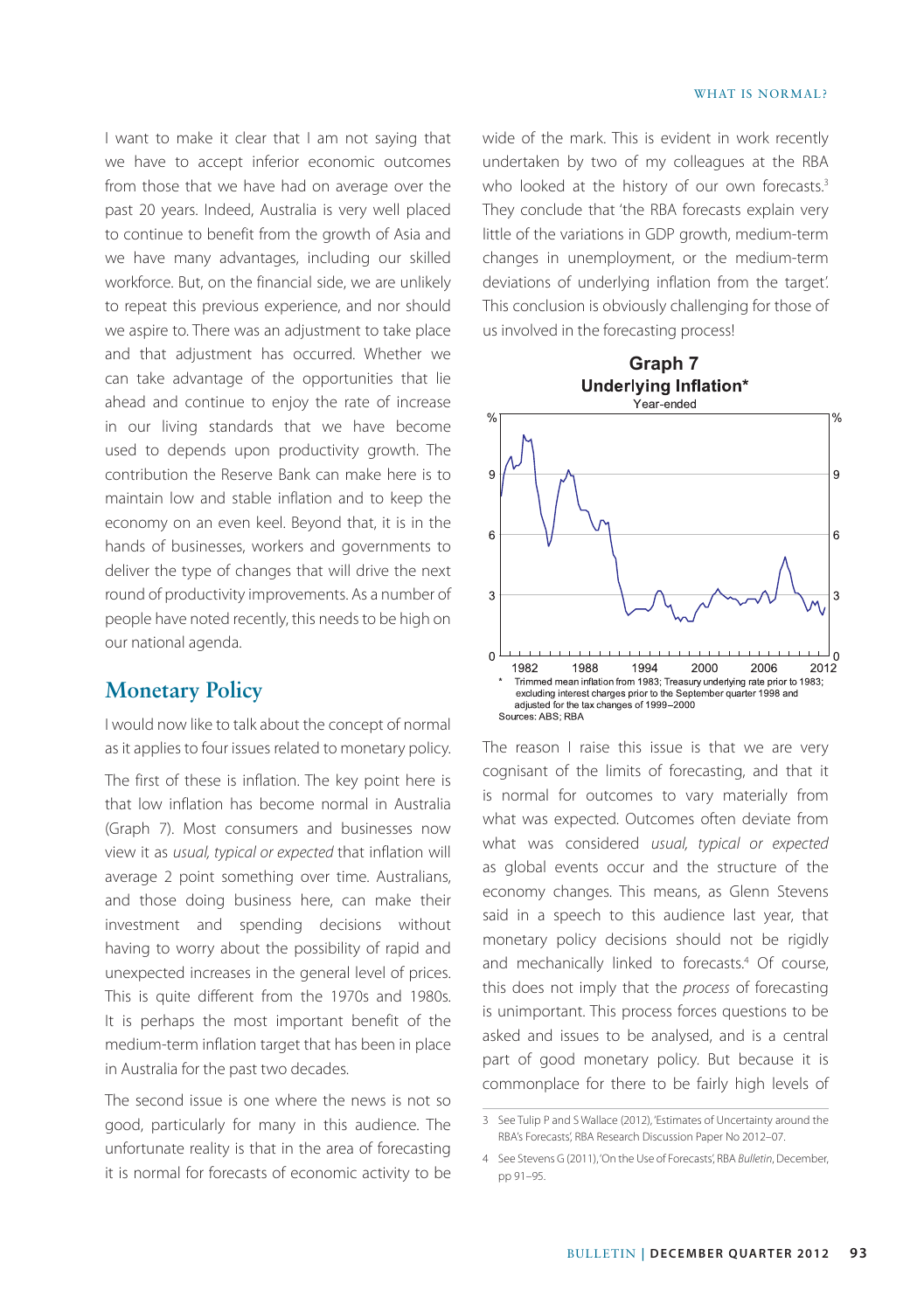uncertainty around the point forecasts, there is also an important role for judgement by policymakers.

The third issue that I would like to touch on is the normal level of interest rates.

For much of the decade or so before the financial crisis it was normal for headline mortgage rates to move in near lock step with the cash rate. This has obviously changed over recent years, as bank funding costs – and hence mortgage rates – have risen relative to the cash rate. As we have noted many times, the Board of the RBA has taken account of this in its monthly policy decisions. As a result, the cash rate today is around 1½ percentage points lower than it otherwise would have been. The fact that the Bank has offset the effect of higher funding costs on lending rates means that the *normal* level of the cash rate is lower than it otherwise would have been. A 3 per cent cash rate today is not the same as a 3 per cent cash rate in the past.

A more difficult issue to assess is the normal level of *lending rates*, as opposed to the normal level of the *cash rate*. It is difficult to be definitive here, but there are a couple of reasons why the normal level of lending rates may be lower, at least for a time, than was the case over the past two decades.

The first reason is the international environment. As I talked about in another speech recently, many of the countries that avoided the financial crisis are experiencing uncomfortably high exchange rates and low interest rates.<sup>5</sup> Australia is one of these. With the major economies of the world quite weak, most other countries would see themselves as benefiting from a lower exchange rate to boost their exports. But, of course, given that exchange rates are relative prices, not every country can simultaneously have a lower exchange rate. It should not really come as a surprise that countries that are in relatively good shape and have not seen large-scale expansion of the central bank balance sheet are experiencing stronger currencies than those that are in relatively

poor shape. This is one of the mechanisms through which the weak conditions in most of the advanced economies are transmitted to the rest of the world. And in response to this, interest rates are lower than they otherwise would be to offset some of the effects of an uncomfortably high exchange rate.

The second factor that might have an influence on the normal level of lending rates is related to the issues that I spoke about at the outset. For most of the past 20 years we were benefiting from either the credit boom or the terms of trade boom. Under the influence of these two factors, one might expect, all else constant, higher average lending rates than otherwise, as both factors boost aggregate demand relative to supply at least for a period. Another way of thinking about this is that in the earlier period there was an increase in the rate of time discount and correspondingly an increase in the normal level of interest rates. Although the high terms of trade are still boosting aggregate demand, the aftermath of the credit boom and the gradual realisation that this experience is unlikely to be repeated is working in the other direction. All else constant, this might be expected to lead to lower average lending rates than during the earlier period.

Of course, all else is not constant, including the amount of spare capacity in the economy, the nature of capital flows and the rate of productivity growth. But it is possible that normal lending rates will be somewhat lower for a period owing to the combination of global factors and the legacy of the credit boom. Whether or not this turns out to be the case depends upon a whole range of factors, including how cost and price pressures in the economy evolve.

This brings me to the fourth and final issue. And that is whether we are seeing a normal response of the economy to the reductions in interest rates that have occurred over the past year or so.

Assessments in this area are difficult, not just because there is a very wide range of historical experience, but also because of the challenge of determining

<sup>5</sup> See Lowe P (2012), 'Australia and the World', RBA *Bulletin*, December, pp 97–102.